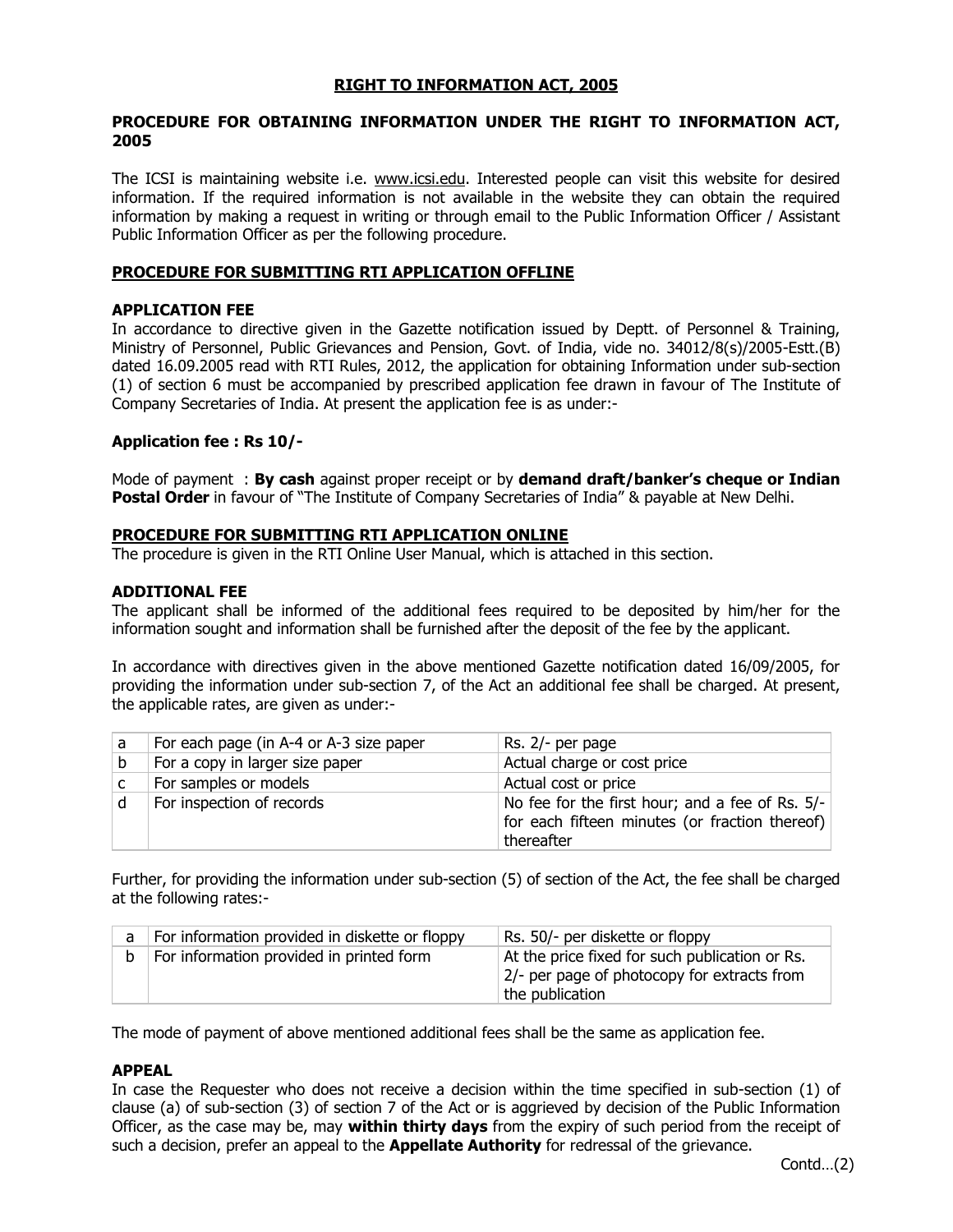**Names, Addresses , Telephone Nos. of Appellate Authority, Central Public Information Officer (CPIO) / Assistant Public Information Officers (APIOs) and Transparency Officer**

#### **I Appellate Authority**

## **1 Mr. Ankur Yadav**

Joint Secretary (SG), (Membership, CSBF & Coordination) C-36, Sector 62 Noida -201309 Contact No. (0120) 4522012 (D) E-mail [:ankur.yadav@icsi.edu](mailto:ankur.yadav@icsi.edu)

#### **II CPIO/ APIOs**

#### **1 Mr. Saidutta Mishra**

**Director** (Law and RTI) ICSI House, 22 Institutional Area Lodi Road New Delhi – 110003 Contact No. (011) 45341019 (D) E-mail : saidutta.mishra@icsi.edu

#### **2 Mr. Santosh Kumar Sharma**

**Director** (Examination Directorate) C -37, Sector 62 Noida - 201309 Contact No. (0120) 4522024 (D) E-mail : S.Sharma@icsi.edu

#### **3 Ms. Sonia Baijal**

Joint Secretary, NIRC of the ICSI ICSI-NIRC Building, Plot No. 4, Prasad Nagar Institutional Area New Delhi – 110005 Contact No. : (011) 49343002-06 E-mail : sonia.baijal@icsi.edu

## **4 Mr. Gautam Mullick**

Deputy Director, EIRC of the ICSI ICSI-EIRC Building, 3-A, Ahiripukur  $1^{st}$  Lane, Kolkata – 700019 Contact No. : (033) 22902179, 22816541-42 E-mail : gautam.mullick@icsi.edu

## **5 Mr. Anil R Tale**

Assistant Director, WIRC of the ICSI 13, Jolly Maker Chambers, No. 2 ( $1<sup>st</sup>$  Floor), Nariman Point Mumbai – 400021 Contact No. : (022) 61307923, 22047604, 22047580 **CPIO (For the ICSI other than Examination Directorate)**

**CPIO (For Examination Directorate of ICSI)**

**APIO (For NIRC of the ICSI)**

**APIO (For EIRC of the ICSI)**

**APIO (For WIRC of the ICSI)**